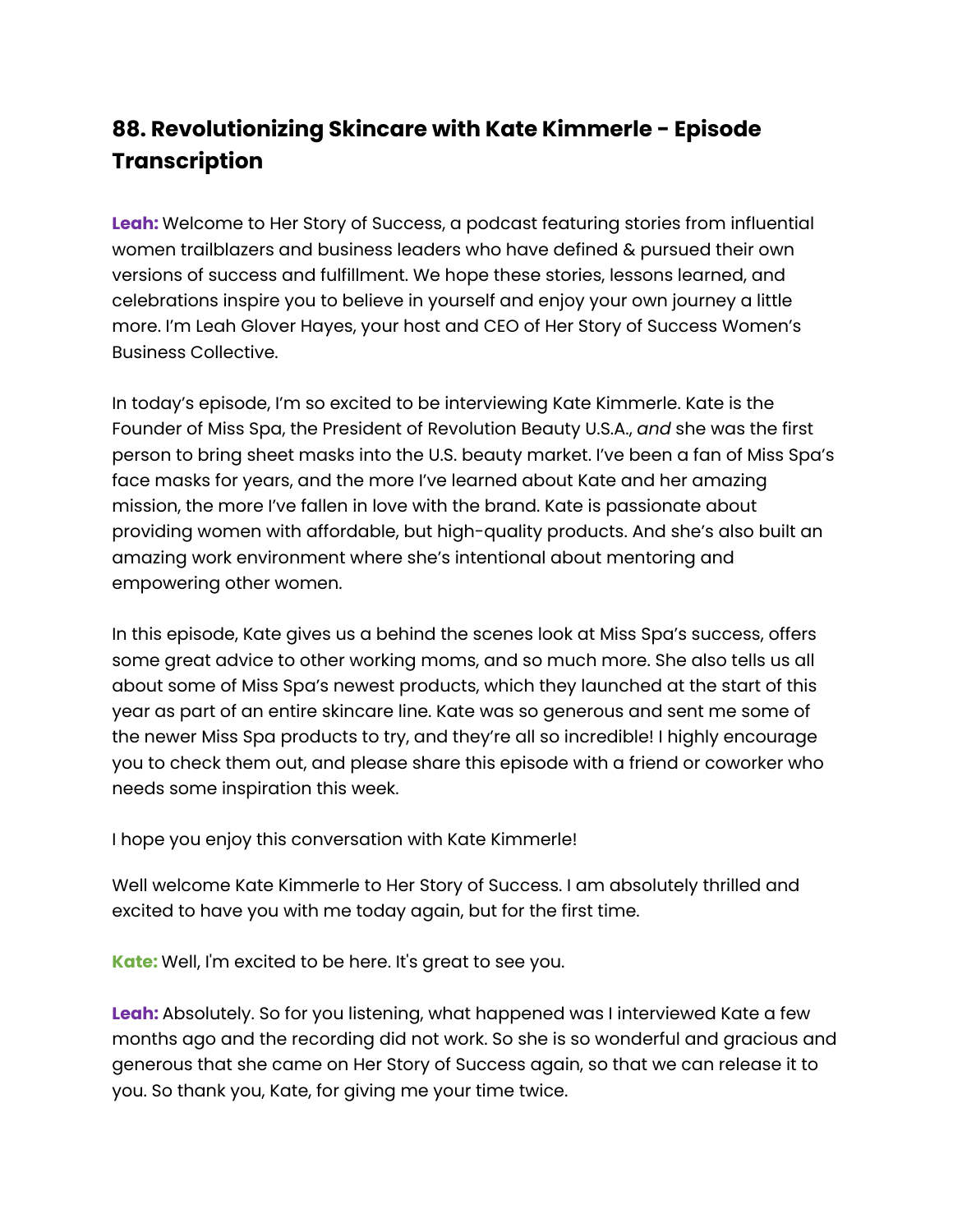**Kate:** Absolutely. We're going to make it even better this time.

**Leah:** Yes, I love it. Well, we have so much to cover, because (a) I'm a fan girl of you for a few reasons. Number one, you are an amazing woman business owner with a family, you're doing all the things, and you do it with such grace and joy and love, and you own your own company. And also you have an incredible set of products that I used and was a customer of before I ever knew that you owned the company. So it's Miss Spa. So I want to talk about you being a businesswoman, creating products, how to go through that, and just how you've seen business strategy and business marketing and all of those things change since you started your company, and then especially since 2020. So let's go way back. I want people to get a little bit of a feeling of who you are as a person. So you own a beauty company, and it wasn't like you just started it when you were 40, because you were already successful. You've been passionate about this for a long time. And so I'd really love for you to take us back to the beginning. Like, what are you like as a child that led you to have your own beauty company? What were you like as a little girl?

**Kate:** Completely beauty obsessed. I would say fashion and beauty obsessed to the point where I wanted to be a hairdresser, and my parents would not let me and I was devastated. Absolutely devastated. I was putting makeup on my two younger sisters constantly. I think I was the first of all of my friends that had the Barbie head with the hair and makeup you can put on. So Barbie, it was kind of, that was my first foray into getting makeup and hair and doing that. And then I started experimenting on friends and I just always, I was the one who subscribed to Vogue when I was like 14. I was just very into fashion, beauty, all of it. And even when I first got into the industry, I was more, there were more opportunities in fashion at that point than anything else. So, you know, I studied fashion merchandising. I studied fashion design. That just kind of seemed like the track that I was going to end up on. But quickly I realized I really just had a love and a knack for product in general and marketing and trying to put together the whole supply chain of like, how do you go from ideation and having this amazing concept, and then how does that actually result in a physical product? So that became more of my obsession was tapping into the creative side. I never thought I was a creative person. I thought I was a business person up until maybe a few years ago, but I really, I love to sketch, and my sister is an amazing artist and she can like, legitimately paint and sketch and do all sorts of stuff. But I'm certainly not that, but I'm able to sketch out certainly in my mind and then on paper, what I want, what that would look like. So that's kind of how it all started.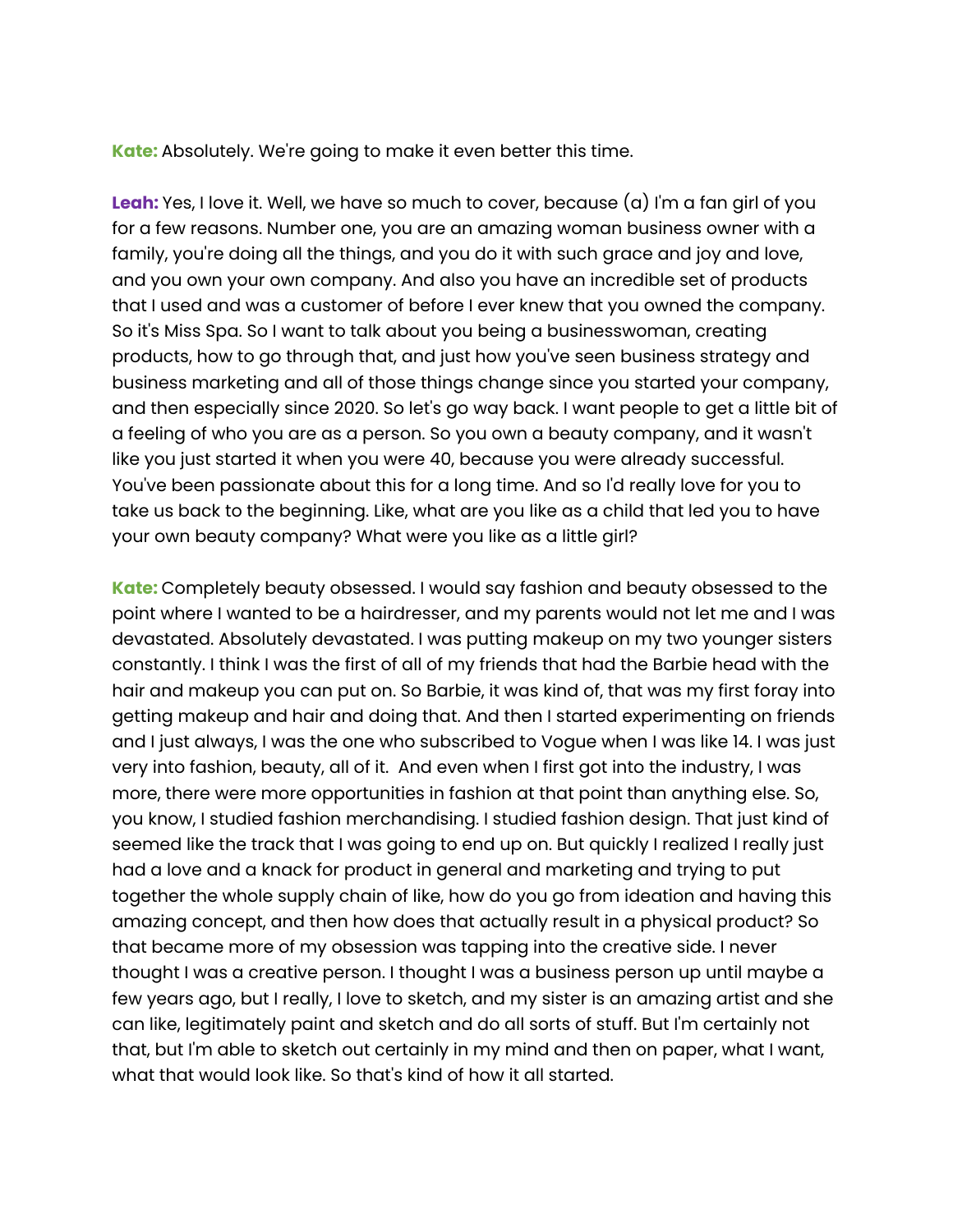**Leah:** I love it. I do want to dive into that a little bit more. Because I think that's not the scary, but like the unknown part of like, "Oh, I have this idea, but how does that go from an idea to reality?" So share with us a little bit about, what were you doing in your career when you decided, "I think I can do this," and taking that step, what did that look like?

**Kate:** That's a great question. Cause I can tell you exactly when that happened. And it was really when I was working for several different types of companies. And I was always actively involved in sales. You know, I'm a big believer in relationships with customers, and some of my customers are some of my best friends or had become my best friends. And so for me, it's really, it was really about the collaboration that happened between us and being able to collaborate on products and working together to take something from just an idea or just a concept to an actual product. And I quickly became obsessed with one of the companies I worked for. I think I mentioned this to you before, but I've always worked for women-owned and led companies, which is sort of odd. So like I had several jobs before I started my business in 2000, and all of them involve some sort of women mentor, which is really kind of incredible to think about, you know? And several of them I still stay in touch with. So that was also a big piece of it is I was inspired by them because they also have that balance of creativity and business in their toolkit, they were able to do that, and they trusted me. And so I found myself working with customers, developing relationships, collaborating, and it would eventually turn into customization or some sort of product creation. So that was really how it all started. And it was, I worked at a stationary and gift company, and we did a lot of custom products with companies like Crate and Barrel, that was a perfect example. And same thing. I had a, the person I worked with there, she was amazing. And she was like, "Can you do something like this?" And even if it was just tweaking the packaging, I think, you know, everybody is looking to put their own special stamp on something, whether it's a retailer, whether it's a brand, and you want to always have that point of difference. And so that was really what I kind of clued into and started working diligently at creating that. And then when I started my company, I had the experience of seeing how products were made. I had enough experience in the manufacturing side. I had enough experience on the sales and marketing side, until I was able to finally kind of put it all together in 2000 in a way that made sense and made it a true business.

**Leah:** I love that. And what I'm hearing is that you did a lot of things and tried a lot of things before you started your own business, and that breadth of experience really helped you when you were starting your own company, because you had a lot of different viewpoints of the process, right? From start to finish. I interviewed the chief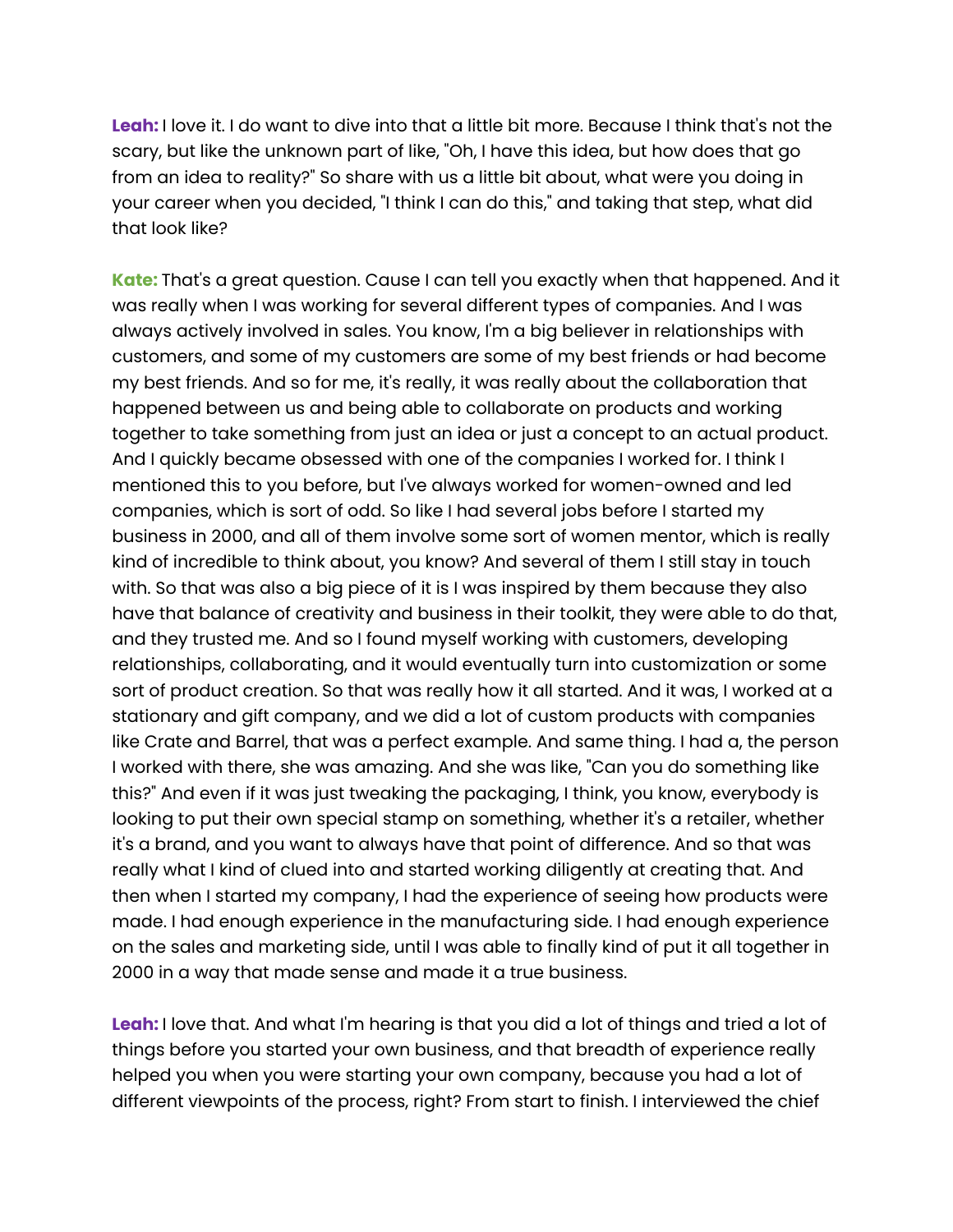people officer of Forrester, it's a marketing and research company outside of Cambridge, Massachusetts, and, and that's what she said. So she actually started out in sales, and she did a lot of different jobs before she became an executive, because she's like "I needed to see and experience all of that." So when you're in that place of leadership, you have a good viewpoint and you have some understanding of the processes that your people are going through.

**Kate:** A hundred percent. I think that's huge. And I also think, like, having the opportunity to work at smaller entrepreneurial companies allow you to wear many different hats. So you, you know, you could be sitting with the sourcing department while they're on the phone or emailing with Asia, you could be sitting with the marketing department, and you can be in design. You could be with the creative team, product development team or whatever it is, and like little nuggets of information coming from all of those different areas and then pulling it all together is definitely what made me successful with where I am now.

**Leah:** I love that. And I know that we've talked about mentorship and you love mentoring women business owners. And one of the things I wanted to talk about a little bit is kind of both sides. Like I want to talk to the entrepreneur for a minute and let you mentor her that's listening. But I also want to talk about the people that have come alongside you, because no one can do this alone. And like from my business partner has no desire to start her own company, but she has a super power and a passion for helping bring vision to life. So I want you to give some guidance for both of those people, if both of them are listening, the person that has the vision and wants to bring it to life, and then the person that wants to bring someone else's vision to life, maybe just some guidance that you have that you've learned along your journey that you could share.

**Kate:** Yeah, sure. I mean, I think that the people that support the vision or help grow the vision are probably more important sometimes than the visionary themselves. I mean, if I didn't have that team, I don't know, like, I'd be all over the place. Like I'm like, "Oh, I've got all these ideas." And, you know, I think having as an entrepreneur, having a team that can kind of like go through, cull your ideas and take them to the next level, because for many entrepreneurs, I think we're sort of at our worst when we're trying to do it all. Right?

**Leah:** Yes. Thank you for saying that.

**Kate:** Yeah, it's not necessarily a good thing. And so, but I think at the beginning we all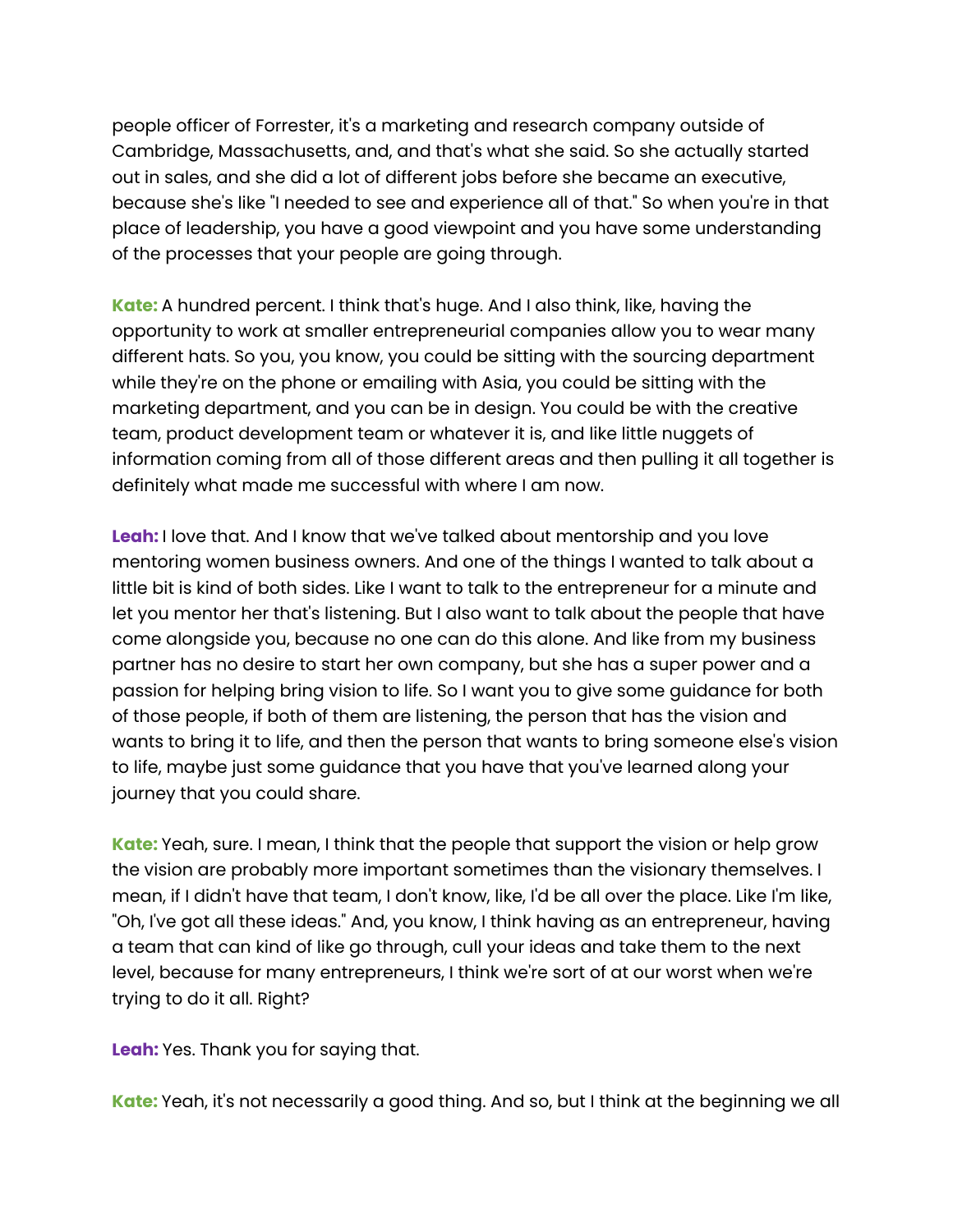have to, right. So we're wearing a lot of hats, we're figuring stuff out and get into the point of being able to bring people on board who, you know, maybe wouldn't even want to start their own business, but, you know, there's sort of like the, what do you call it? Like the power behind the throne, as they say, they were like, we would be completely ineffective without having these people. And so the team that I have allows me to do the things that I do best, which is be the visionary and problem solve and negotiate. And, you know, I'm the risk-taker. Most of these people want a job, and they want to know that they've got a paycheck that they can rely on every week. And that's huge. And at the same time, I'm the one that's going to run out there and take the risk and do all the crazy stuff necessary in order to make sure that that happens while making sure that they're all protected as well. It's a two way street, you know, you don't want to be the crazy entrepreneur who's running around recklessly. Cause to me, I do this for my team. It's not all about me at all. It's really a team effort.

**Leah:** What are some of the things that you did when you were building your team? Or what is it that you knew that you were looking for? How did you find the right people to bring in?

**Kate:** That's also a really great question. I hired a lot of people that I worked with in the past. And a lot of people do not subscribe to this, this management theory of bringing friends and bringing potentially customers. But my team is comprised of primarily, you know, a lot of women that have worked for me for a really, really long time, and in the case of at least a handful we've worked together in a past life. So when I was trying to grow sales, who did I go to, but the woman that I worked for and who's sort of mentored me and helped me kind of raise up. And she was always like my big sister and now she's the president of the company and running things. And so that part to me is really great. I also have like one of my former customers who I started the business with has been my right hand. She's now really kind of general manager of the business and handles HR. But she said to me, it's funny, because we were both pregnant with our now 16 year-old teenagers at the time, and she was a buyer in the beauty. And she said to me, "When these kids..." she ended up being pregnant with twins.

## **Leah:** Oh my God.

**Kate:** I know. but she said, "When these kids are in kindergarten, I'm coming to work for you because you need help and I can help you. And as long as you're flexible with everything, and I can take care of them, it's what I want to do." And here she is, you know, 17 years later.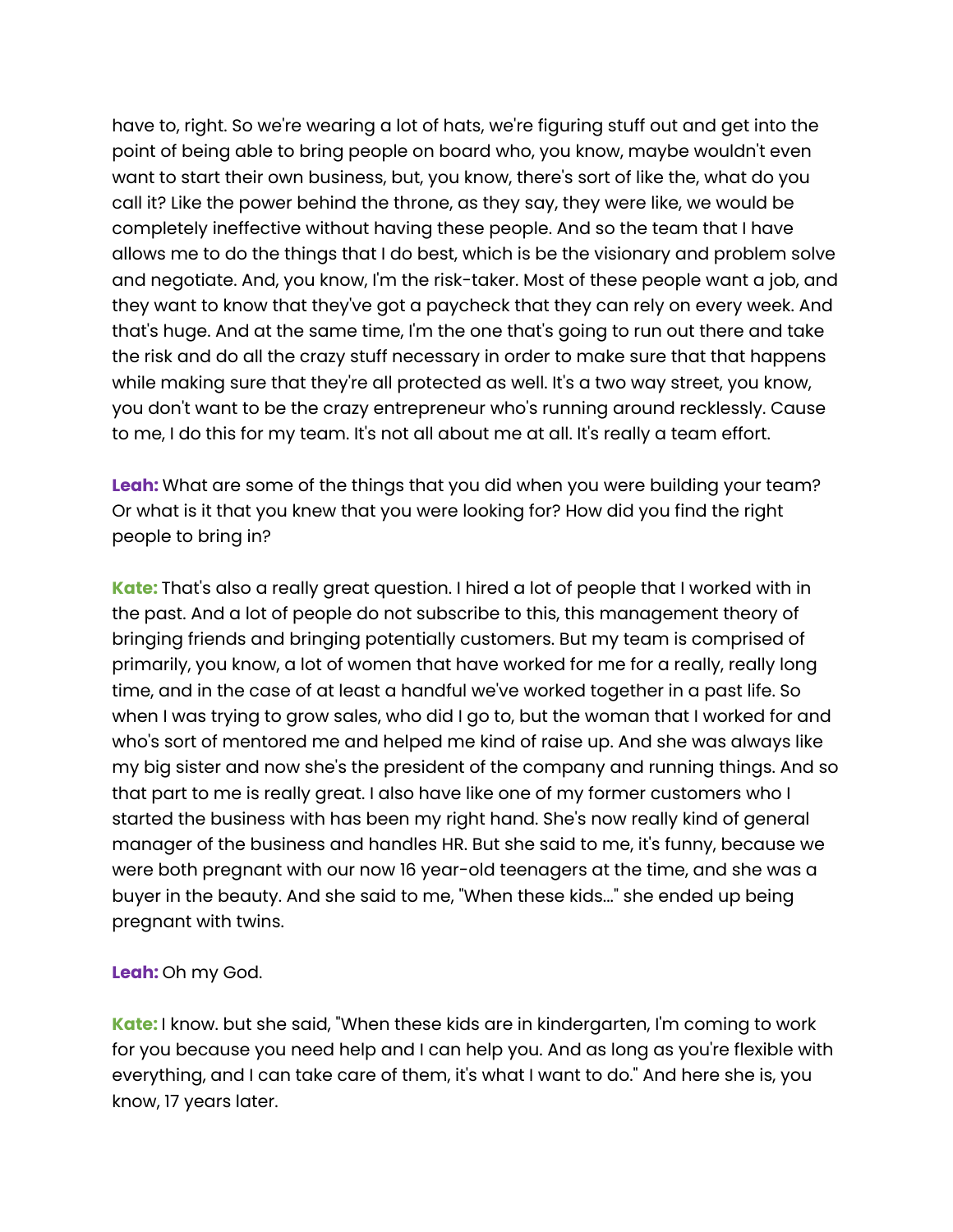**Leah:** I love that because I think so often, what gets glorified is the young person that started a business at 20 and, you know, skyrocketed and has a billion dollar valuation. And that is amazing. Like that is so incredible. I'm not discounting that for one second because those people should be commended, but that's why I was excited to talk to you, I get so inspired, you didn't start this like when you were 20, you know, you were fairly young, but you had people that you worked with before to even bring on. That means that you had some experience and you were a little bit wiser. And I love that you also are empowering women along the journey. So I want to talk a little bit about your company. So when you decided to start a company, it wasn't just, "Oh, I want to have an awesome product." You did, but what were the things that were important to you when you were building that foundation and you were starting to grow and have employees and have a culture, what were the things that you said, "This is what's important for the foundation of my company, that people are going to feel this way, they're going to act this way". Like, what did that look like for Miss Spa? And you have a couple of companies in there, a lot of products. So tell us a little bit about what the base company is and the foundation for that.

**Kate:** Yeah. So the base company is called Snap Products, and Snap Products was originally founded as a private label marketing company. So we basically developed custom products for all the large retailers in the U.S., and what that looked like was, you know, we would be working on beauty products and then maybe one of the buyers would switch desks and start being in charge of apparel. So they'd come to us and want us to do apparel. So at one point we had not only a beauty, personal care side to the business, but we also had a general merchandise side, which meant we did cut and sew apparel, we did flip flops and sandals, I mean, anything that was on trend. And I think that was one of the biggest things is I wanted to create a culture of, you know, I wanted everybody to move fast, which is what Snap was all about. And I want it to be ahead of the trend. I didn't care what it took, but I wanted to be the first person at the table who, and sometimes we were too far ahead of the trends. Right? We'd have something that I'd seen in another country or somewhere else. And like, "Oh, we've got to bring this," and it was too soon and that's really the birth of Miss Spa and the facial sheet masks is I had started seeing those with all my travels in Asia and had never seen them in the United States. And I was determined to be the one to bring them to the United States. So that's how that business of customization on product and working with retailers ultimately led us into the branded side with Miss Spa. And now we have M skincare and our naturals brand as well. So it really started out as being just sort of a generalist. And I think that happens a lot in business, right? You start out as a generalist, and then you sort of narrow the focus, and it became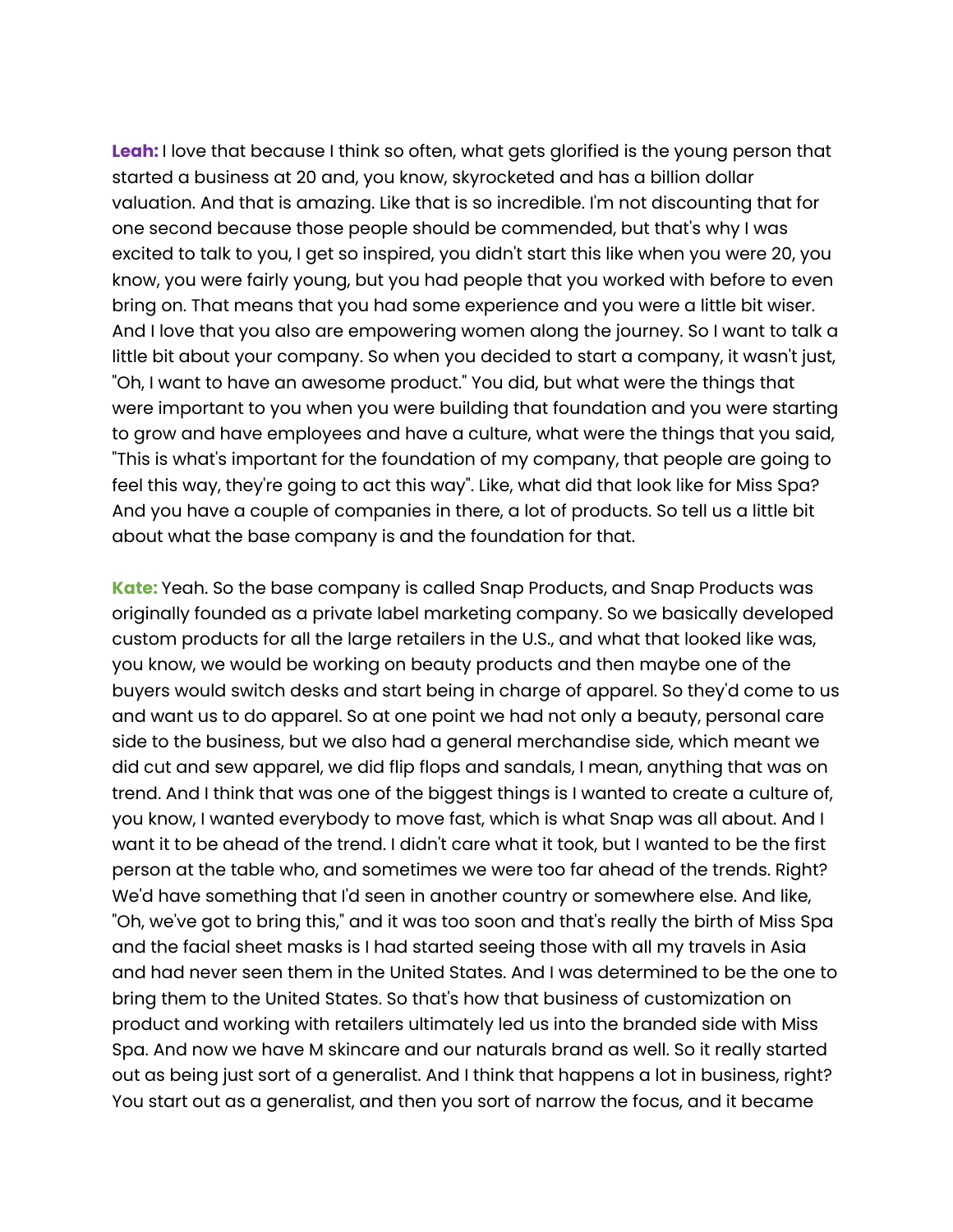really clear to me that being on the private label side and doing custom stuff for other people was not necessarily the way to grow the business. Because as the business grew, I became more focused on being able to scale it. Is it stable? Is it scalable? You know, all those different things to be able to, as I added more and more people, to make sure that that base and the foundation was really solid.

**Leah:** I love that. So what are some of those core values that you looked at as you were growing your business?

**Kate:** Well, definitely trust. I mean, that speaks to the hiring many people that I knew, but also with our customers. My whole thing has always been like, if I tell you something, it's as good as done. I mean, so many of the deals that we made early on, we had no contracts at the time or like, you know, agreements, and we would do these handshake deals that were, you know, really significant. So, you know, I think that's the foundation. I think one of the things I value so, so much is resourcefulness, like I, you know, I value resourcefulness over just about anything. If somebody can get out and make things happen and comes prepared with solutions and is able to problem solve as opposed to bringing problems, that's always somebody that I'm interested in working with and having other teams.

**Leah:** Absolutely. As a leader or a business owner, having someone that comes to you with ideas that you didn't even think of, and they like figured something out? You're like, "Oh my gosh," it, it gives you so much peace of mind to know like, "Oh, I can trust you. If I ask you for something, if you don't know, you're going to try to figure it out before you come back to me and ask me five more questions." And I'm like, "Oh, that's, that is amazing." Well, and you're right on when you said it feeds into the trust.

**Kate:**So for me, core values, like I always look at, you know, what, I walk into a company or whatever, and I see that these are our core values on the wall, and it's like, it's interesting to me, core values all are more circular than they are a list, because I think that all sort of have to feed off each other. So like accountability, resourcefulness, trust, collaboration. Like I would say our team works as a team, and I am the, I take my own accountability and put it at the top. I mean, I feel like if something needs to happen and if I can't roll up my sleeves and get it done, I mean, I have to model that behavior too.

**Leah:** Absolutely. Let's talk a little bit about the team dynamics since this pandemic hit, because we've all seen all of the reports that say that this pandemic has affected women more than men. I would love your viewpoint from the leader of a team that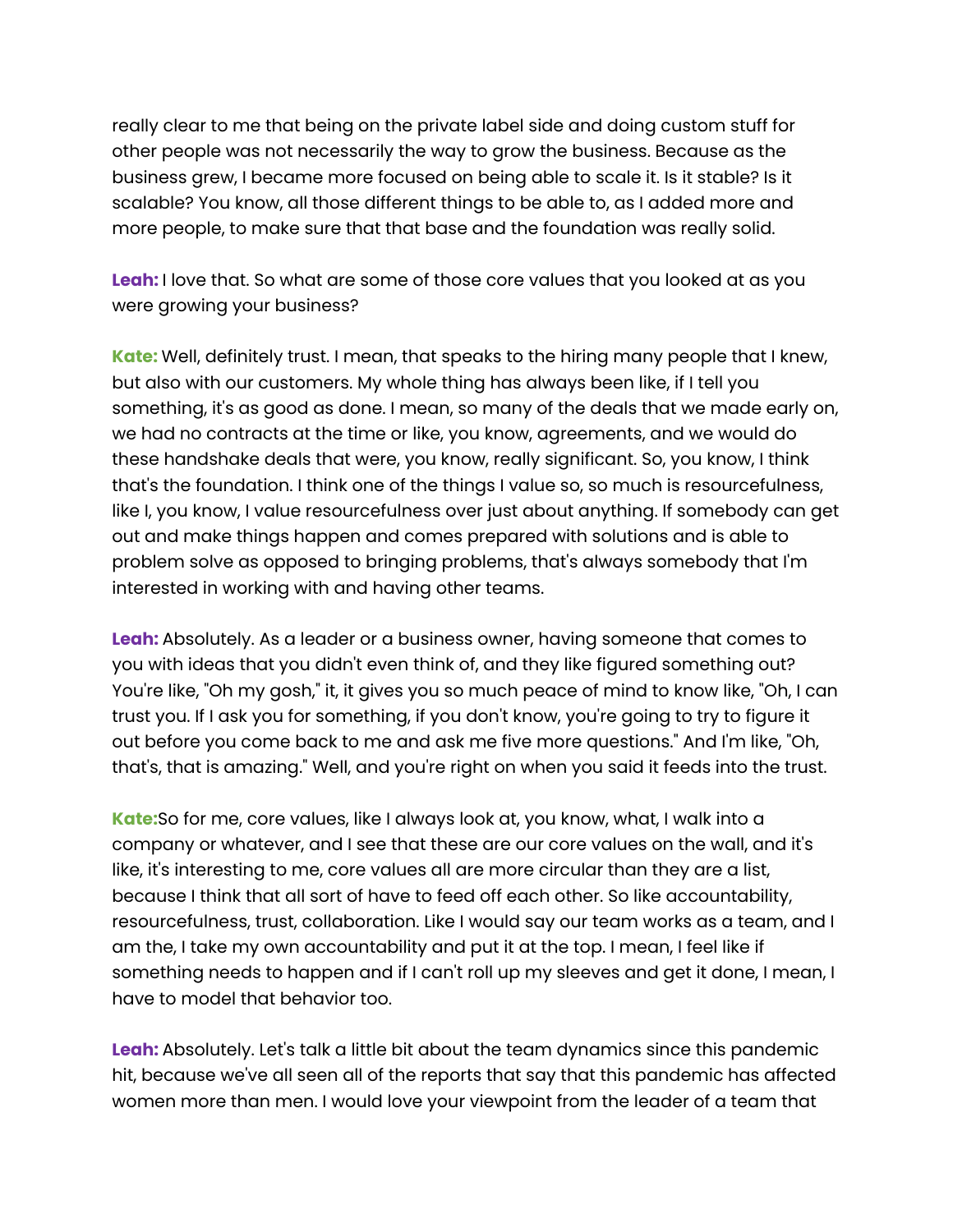you do have more women than you do men on your team. How has it affected your team? And then what have you done to make sure that your team feels valued and that they still have what they need to be successful within that team, especially through collaboration and things like that?

**Kate:** You know, I would say it has affected women a lot. I think it's been really hard, especially with mothers, with people not having childcare now, if their kids aren't going to school. And it automatically sort of falls on the mother come the teacher. You know, I mean, I, in some cases I can say, I know a lot of fathers that are stepping up and doing the same thing, but I think that's been really hard. I think couples having to work together and be together all the time at home, nobody's going to the office, nobody's going to school. It's like, it's one continuum. I say like every day is like Groundhog Day, was my line at the beginning. It's like the pages of the calendar are just blowing away, you know? Yeah. I think it's, that's been really, really tough. What we've done specifically is taken kind of like a three-prong approach. Like number one, get everybody situated so they can work at home, which most of our team was with the exception of like our operations team. And actually our team overseas never worked from home. They always went into the office, and they were really challenged by that, because we have an overseas office in Hong Kong, and they're living, it's not like here in the U S you know, they're in a much different living situation. So we managed to figure that out. We put systems in. So systems were a big part of it. We expanded into Microsoft Teams so that we had automatic collaboration, which has been huge, hugely helpful. And then we've tried to like, keep everybody motivated as much as possible with, you know, like we did a group cocktail party. We did, there's actually this company here in Chicago that sends you like an infusion, you get a bottle, then they give you like recipes. Like you can decide what you want to put in a, do you want to put vodka? Do you want to put whatever you're kind of, I'll send you the link!

## **Leah:** Please.

**Kate:** And so everybody, this box showed up at their door and they all got to make their little infusion. And then we all had like a cocktail party together on a Friday night, which was so, so fun. And it was just so good to see everybody, you know, you see each other on the team's calls and, you know, you see each other on the client calls and the customer calls, but it's not the same. And we just had our annual meeting last week and we had a little wine cocktail party after that. So, you know, we try to do enough stuff and some of us are still going into the office. Like yesterday, I was able to go meet with the product development team, which of course was very fun. And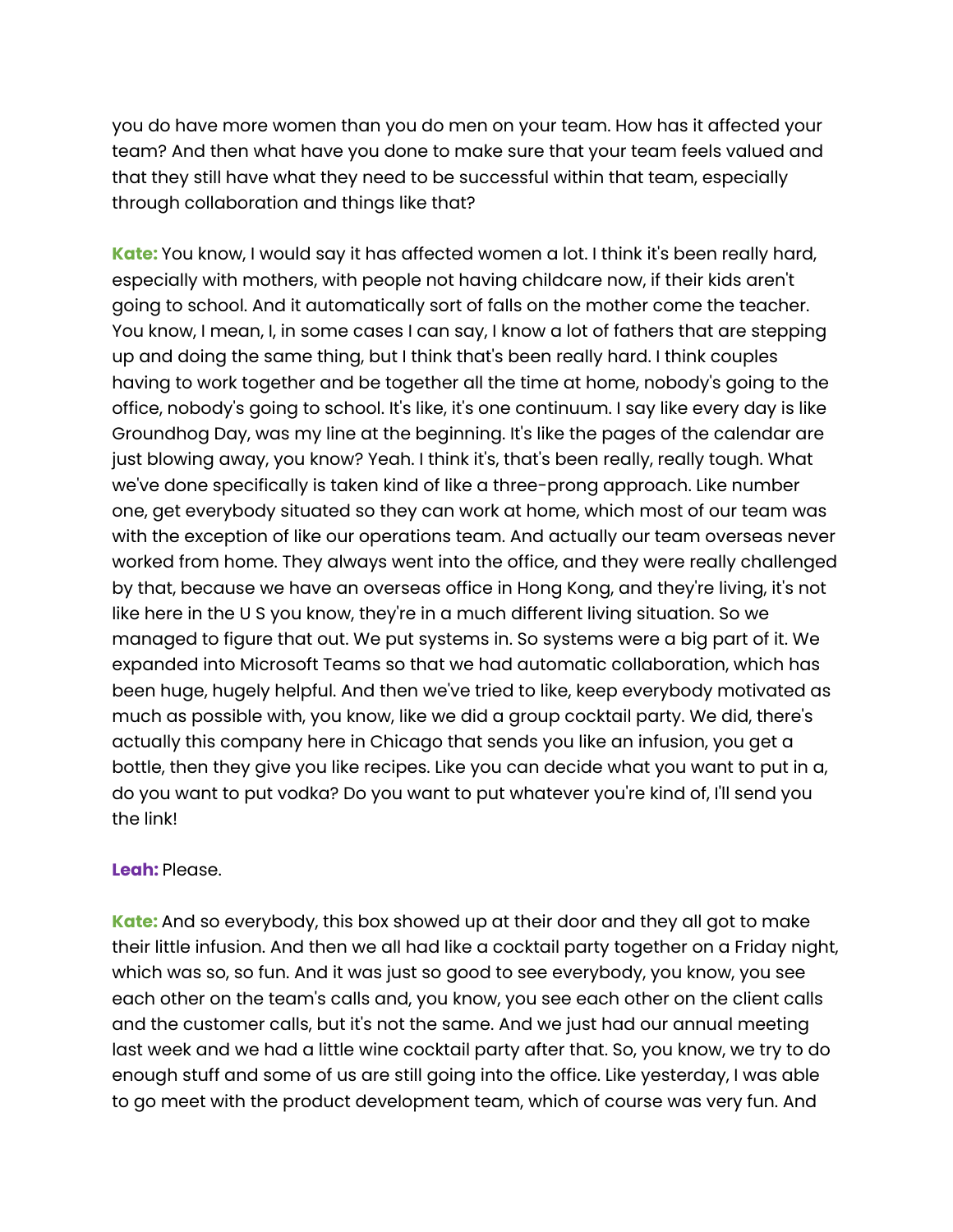there's many, many new Miss Spa products on the horizon.

**Leah:** Yay. We're so getting into products in a few minutes, I'm excited.

**Kate:** Oh good. But we also have a warehouse that we actually ended up sort of being forced to open, to fulfill our e-commerce because our third party, our 3PL warehouse had a worker that tested positive with COVID, and we had so many e-commerce orders waiting to be fulfilled. We were fortunate that we had a space kind of behind our current office space that was available. And we set it up. I mean, this is where I give the team full credit, we were all there packing orders, setting up pallets, doing pick and pack. One person's running to Office Max to buy envelopes, another person's going to the post office. I mean, we fulfilled, I think over 500 orders. My daughter was there.

**Leah:** Let's talk about that for a second. Who are the people fulfilling these orders? Cause this is not their job. So you had a third party that does all of those things. Who are the people that are fulfilling these orders, what's their typical job?

**Kate:** Basically the team, I mean, it was like our e-commerce coordinator and her two daughters that weren't in school. It was Mary, our general manager, it was our director of finance, it was our head of supply chain. It was like a full group effort. And even one of our neighbors, like at one point we had to go figure out a way to get the product into the warehouse. So we sent a truck to this warehouse and they agreed that they would just put the boxes out on the dock and we could pick it up. And then we got the truck, came to the new warehouse of ours, and we had no way to unload. The way they had loaded it was completely not, we don't have like a forklift set up to be a warehouse. So one of our neighbors lent us his forklift and came and got all the products. I mean, that's, talk about empathy. Like, there's so many people that like, we never even knew these neighbors and they saw us struggling and they saw all these women, these boxes. He came right over and helped. Like God bless you for that.

**Leah:** Look at the Midwest coming in. I love it. Midwestern hospitality. I lived in Chicago, it was great.

**Kate:** Yeah.

**Leah:** I love that. That's a good story. Just like how people come together in time of need. And that's, when I mentor people, that's one of the things I say all the time is like, "In general, like anyone in business wants to help another person in business,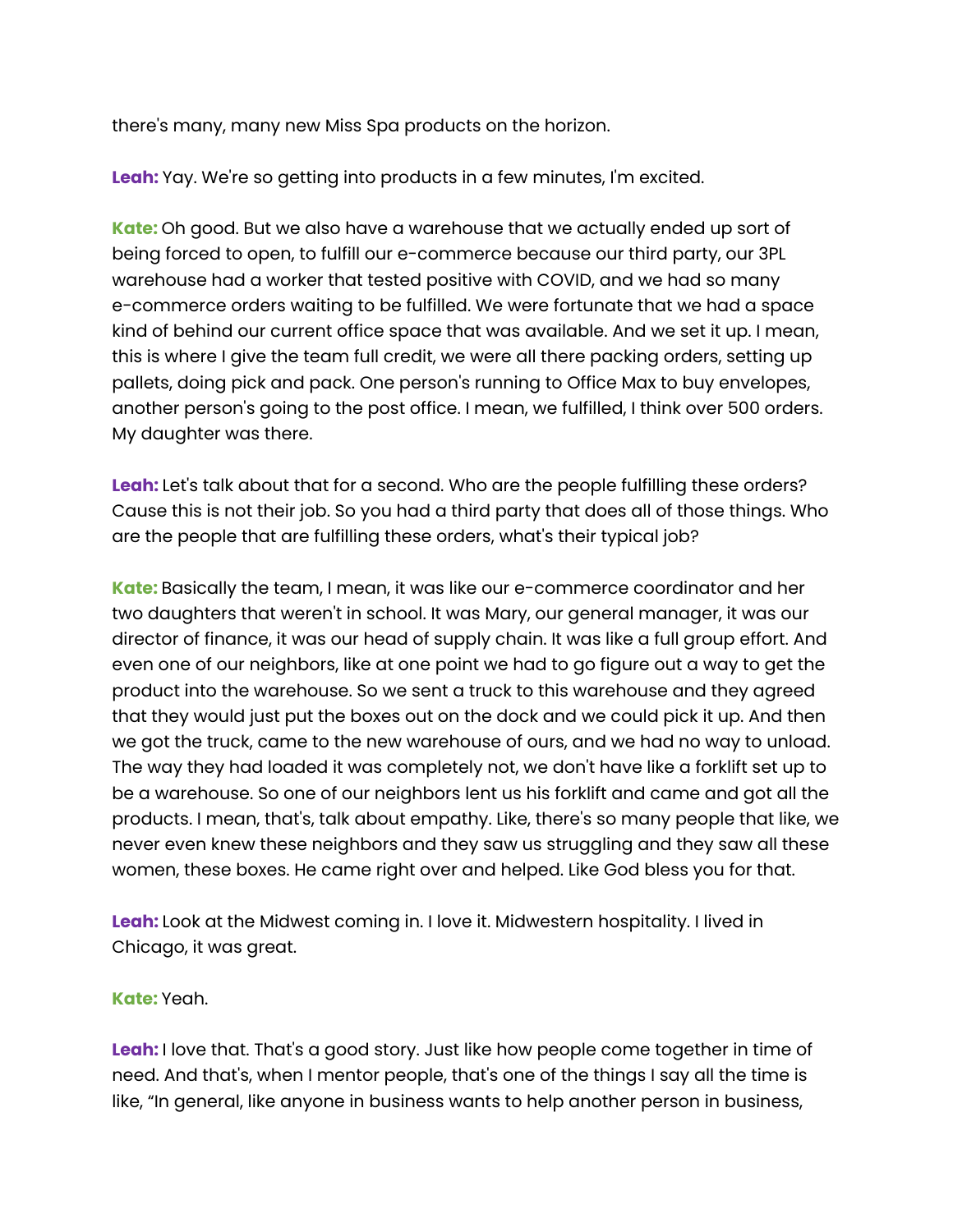because we know how hard it is." And I love that you had someone and, you know, men get bashed all the time these days, but there's some good ones out there.

**Kate:** There are many good ones out there, that's for sure.

**Leah:** And like as a woman, I am independent. I do not need help from another person except for when I need help. And I love that he saw it and just came over and helped. And so that's awesome.

Well, let's talk about products. So you are a connoisseur of beauty from a very young age. So I do want to talk a little bit about why Miss Spa is so amazing. And I know one of the things that you've said, and I'll let you say your own quote, but what you talked about, you wanted really quality products at a price that normal women can afford. And so I want to talk about like, why was that important to you? And then how did that lead to you creating the types and kinds of products that you have today? And thank you for that. So I truly, before I knew that you own the company, I've purchased your products, and I will say I was so impressed with the quality that they are for the price that they are. So I've been a fan and a consumer of you for years. So thank you. So share with us a little bit about that.

**Kate:** Thank you so much, I love that.

# **Leah:** Absolutely.

**Kate:** I'm a huge quality over quantity person in general. I'd rather have one really the nice thing than 85 not so nice things. So, you know, and I think that was definitely a part of it. And I've always, because I've been such like a beauty obsessed person, I have no problem running out and buying the world's most expensive cream, even when I couldn't afford it. You know? I mean, like that's, I'm just a product junkie in general. So, you know, a lot of that was about how do I get this \$125 cream available and accessible? And how do I take some of these trends, like serums and stuff like that, sheet masks, that are typically something that, you know, you want to be able to have access and do something every day, if you want to. Right? You never know how you're going to feel on a given day or how your skin is going to feel or your body's going to feel. And I feel like if there's something that you know, that you can get, and it's at a reasonable price point, and it's accessible through either e-commerce or through a retailer, that to me was always kind of the name of the game. And one of the easiest ways to do that, and I knew this from kind of my manufacturing and sourcing background, was eliminate packaging. So with the sheet masks, obviously,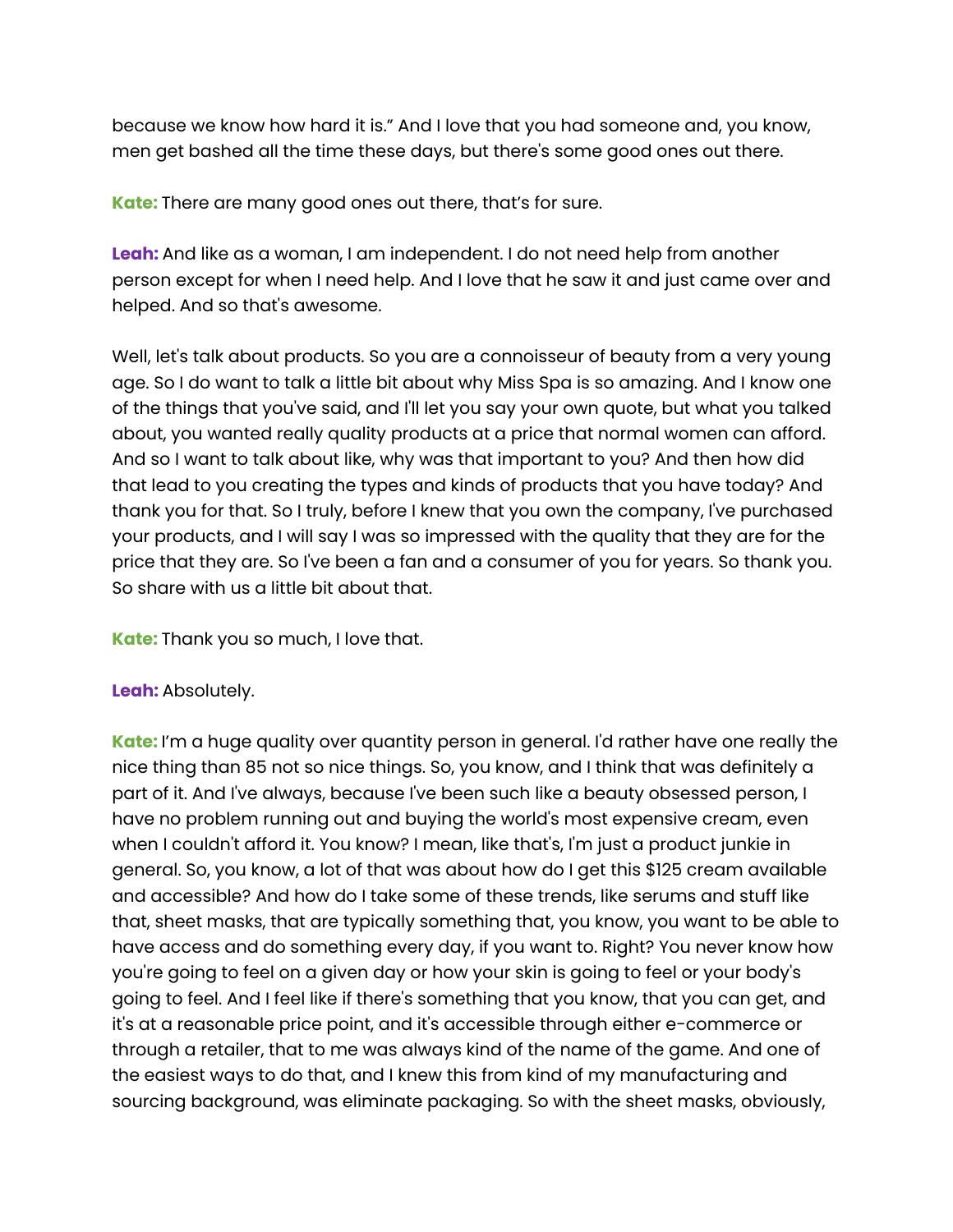it was easy because like their delivery system was already in a pouch, but with some of the other things, it's like, we don't need to have crazy expensive jars. We don't need to have crazy expensive anything. We can do this really reasonably and still deliver great looking product that's highly efficacious.

**Leah:** I love that. So I started using your serums, and I want to talk about that a little bit, because I mean, I'm getting up there in age. So I have seen and tried to purchase so many serums, and I do want to ask, like you have good quality serums, and you get more for your money. Like, how do you do that? Like what are we wasting our dollars on buying other products, and what makes yours so good?

**Kate:** And we do not talk enough about this. And we were actually, my president, Lisa Ashcraft, and I were just talking about it today. It's like, how do we get credit for all these different things that we're doing? But number one, I would say we have a wholly owned subsidiary in Asia. So when all the K beauty trends — and that was from the original model of the company, because all of these big retailers in the United States used to go to Hong Kong. That was like the hub to buy stuff. So we were already set up and running there — when we shifted the focus and really just started being really selective about private label and focused on our own brands, we already had that machine in place and that infrastructure in place.

## **Leah:** Oh, wow.

**Kate:** Yeah. So that was a huge part of it. So we source all of our packaging directly, we're not relying on a third party. All of our suppliers we work with directly, we don't have to work through any sort of agent or trading, and that eliminates a ton of costs. And that way we can just pass it right on. And then I'll tell you also, when you mentioned the quality we work with medical grade, really high quality cosmeceutical experts. I mean, when I tell you, we're talking about doctors, PhD level chemists, R&D, that really, really know what they're doing. And we never buy anything, like, you'll see a lot of companies kind of just buy stuff off the shelf. There's a lot of cosmetic companies and brands that will say, "Alright, I'm going to source face masks from Korea, but I'm just going to buy with the suppliers already making," because it's easy. Right? When we started out, we developed a clean beauty ethos long before anybody else had one. We had a list of ingredients that we would never, ever, ever, ever consider putting in our products. And that's almost impossible, because it makes it really, really hard. So we've always said, you know, no synthetic fragrances, no, this, no that, we had this whole, whole, whole no artificial dye, no parabens. And we were doing that in 2013 when nobody was talking about clean beauty.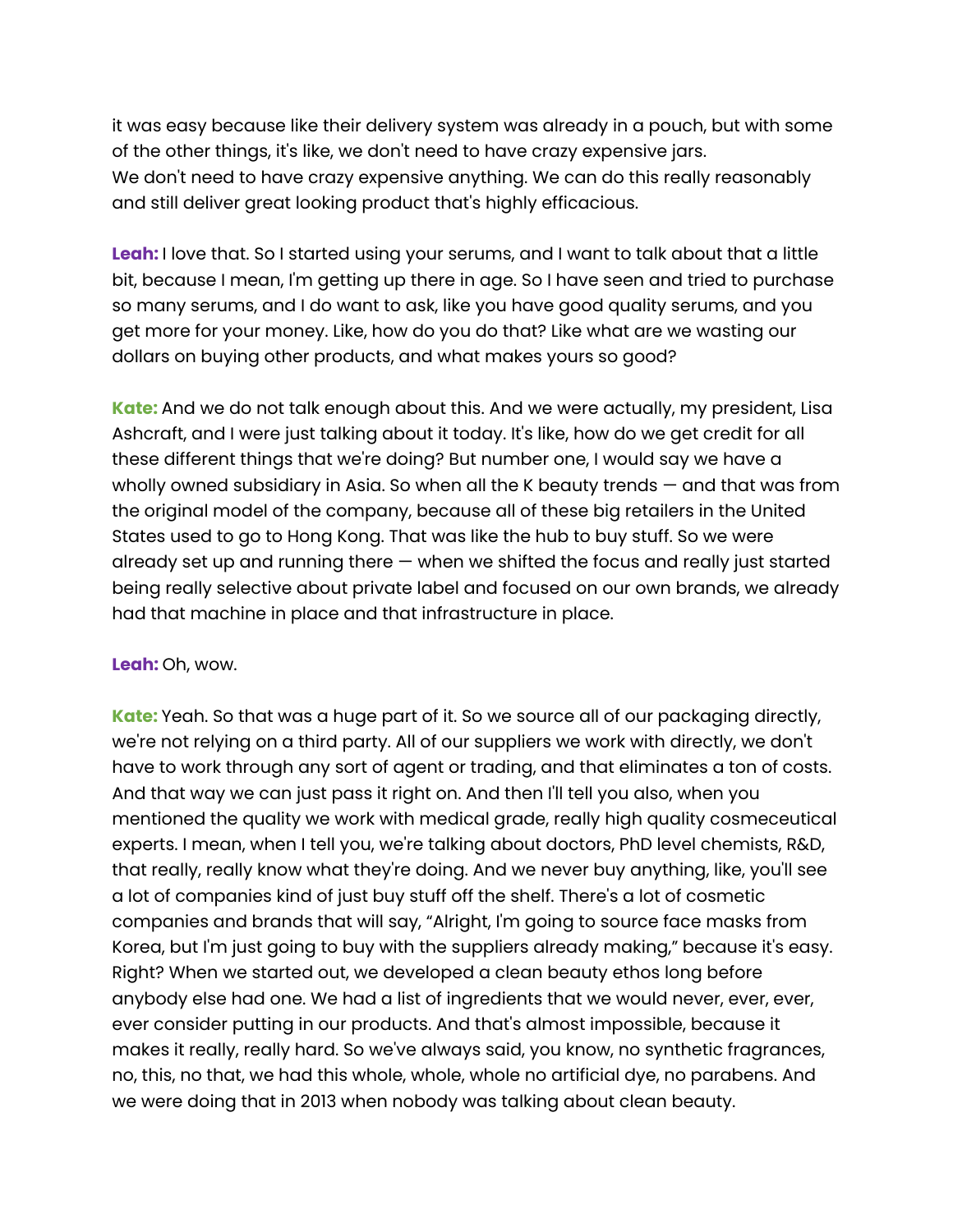## **Leah:** Wow.

**Kate:** So those were sort of like the main structures that we built the brand on, and that's why it's able to be affordable. And sometimes I feel like we give too much product, like in the case of the serum that you just held up

## **Leah:** It's huge.

**Kate:** But it's also designed for body, and I'm like, "We can't sell something to someone for their body that's this big, you know?

**Leah:** So I can use this on my face and my body?

**Kate:** Absolutely. The whole premise behind the Sculpt range is that it's all about, so we've basically moved from sheet masks, then we started doing spot treatments, then we started doing specific areas like neck and chest and. So Sculpt is really designed to treat you from head to toe.

And that's what Miss Spa is now, it's head to toe spa results at home.

**Leah:** I love that. And we have this on video. So some of you are going to see this on YouTube or our site, and you're going to see these products that I'm holding up. If not, I will explain them to you. So one of the things that she has is this LED, what is this thing called?

# **Kate:** Light therapy.

**Leah:** The light therapy. It's so neat. And I didn't even know about this, but you can use the serums with it. And I started doing that, my husband's like, "What are you doing?" I was like, "Becoming beautiful. Calm down." No, but I loved it because it had more beautiful, but, um, there's different colors for different needs. So like some are for brightening, and what's awesome is I'm like getting beauty, obsessed, the older I get, but I love it because you can use it for like, if you've been in the sun a lot, especially like this time of year, when you've all been out in the sun, and now you can use this light therapy to help you eliminate some of those dark spots. And so I love that the products that you have that explain how to use them, what you need, what it's for, and it's at a price that you can actually afford. So thank you so much.

**Kate:** Well, we're going to be offering, I'm so glad that you like it and you've been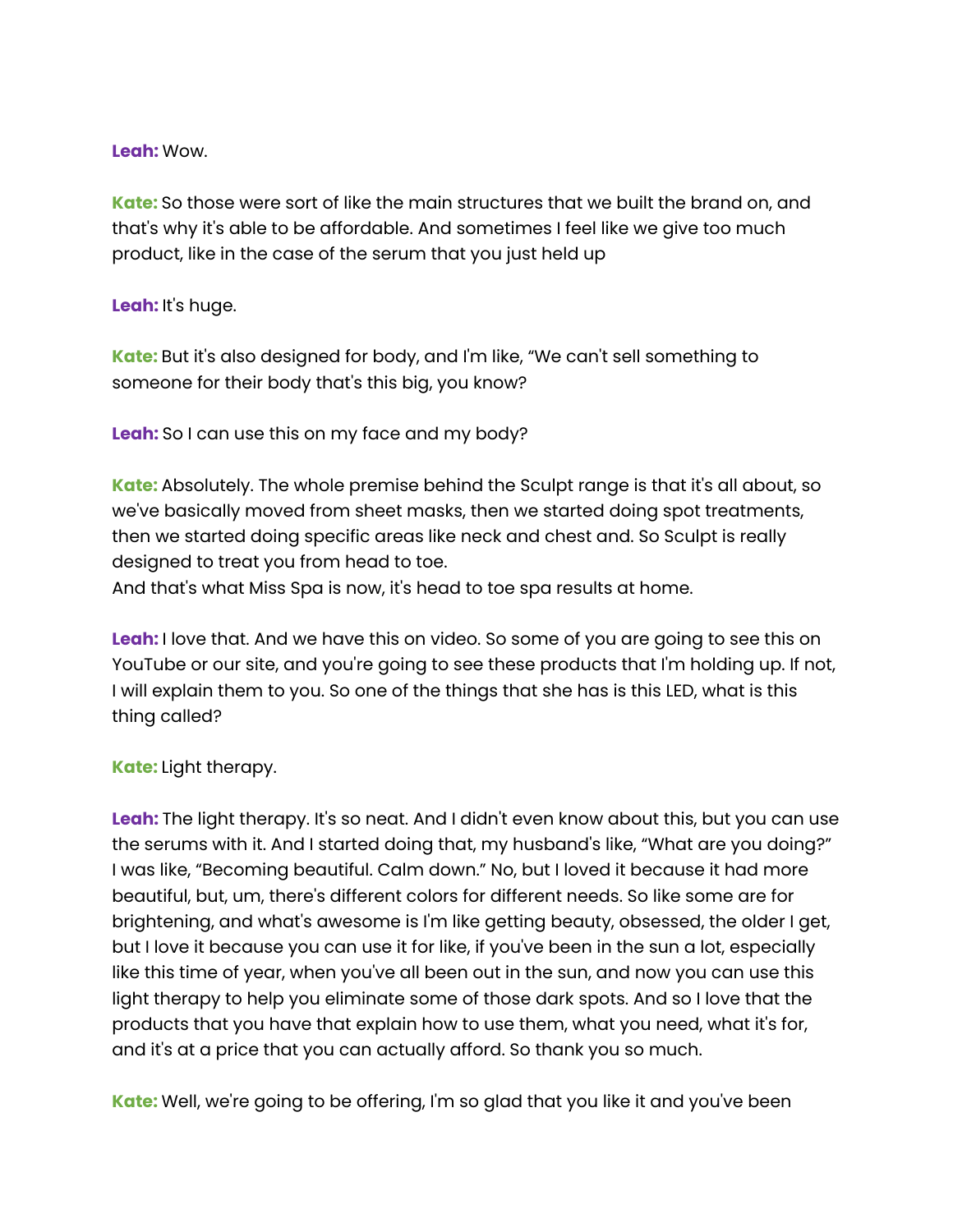using it. I love using that with the serums too, because you can really feel the effect of it. And LED is so big right now in general, you're looking at so many products that are out there, and it's all proven information, you know, that's, what's so great. And, and then we really try to like double down with having the serums available and we also have the medical grade, silicone patches that are reusable.

**Leah:** Let's talk about those, I have those right now. I just got them and I'm using them tonight.

## **Kate:** Good!

**Leah:** So I'm so excited. So this was the one, there's a neck patch that I was going to put on before this, but I was like, she might think I'm weird. And then there's chest. I'm a side sleeper and it's so cool. It says like, it's your friend for side sleepers. And then I just saw this one too. A lot of women, let's talk about this one it's called the body patch. Can they use this on C-section scars?

**Kate:** Yes. So these are all medical grade

**Leah:** Let's talk about that really quickly. Y'all see, if you have had a C-section or any major scars. This is a 20 times a reusable patch that is medical grade.

**Kate:** They're amazing. And I'm going to tell you, they really work. I mean, I've been using them and testing them through a medical grade, there's actually a company that dermatologists and medical doctors use. Interestingly enough, they're right down the street from, from Miss Spa. But I looked at them and I thought, "We have got to figure out how to do these in a way, number one, again, it comes back to the value proposition. I wanted to have more and more products that were reusable." And I felt like if you can get a sheet mask for \$4 for a one-time use, why not offer a patch that you can use over and over again? So that's where the premise of Sculpt. But it really helps trap the hydration, and it really helps, especially on your face. Like the one that I sent you that has, so there's a forehead, there's under-eye, then there's one that kind of like is your entire mouth and there's neck.

**Leah:** I think if anyone is watching this video, they a hundred percent trust you because when we got on the call, you had these beautiful glasses on and I was like, you look like J-Lo. And so we're not going to talk about age, but you did reveal that you have a 16 year old. So you're older than 20, and you look amazing. So I'm like, I'm going to buy whatever you create. Cause it obviously is working. And I love that.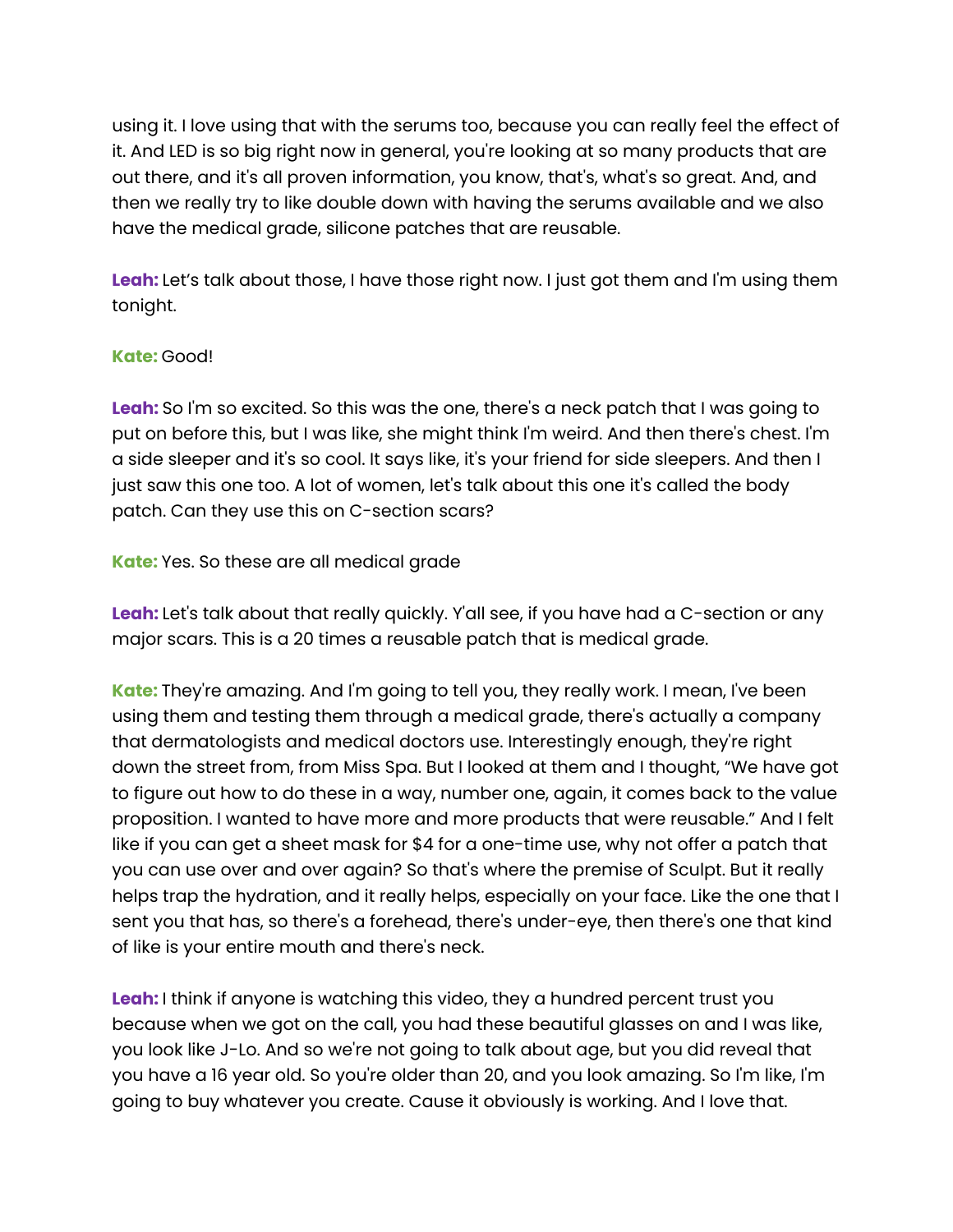**Kate:** I use it all on myself and I love it.

**Leah:** I love that you are a woman-owned company, and you are creating products that you're passionate about, and you look amazing. So it's kind of like the full package right there.

## **Kate:** Thank you.

**Leah:** I do want to talk a little bit about the family dynamics that you've had as you've been growing this company, because as you mentioned, you have a 16 year old, but I do want to talk about you traveling to Asia, you know, when you had younger children, because I think so often there's this thing called mom guilt, and I know that every mom has, I mean, every woman has it

of all the things that we do. I want to talk how you made decisions on when to go, when to not go, what did your village look like that helps you with your kids, so that we can talk about what did your daughters get to see and learn by watching their mother, leave them sometimes and create this incredible business, and what has that done for them? Right? So I really want to get into that a little bit, because that's a part of your story that I really love and I'm excited to share.

**Kate:** Yeah, well, you know, I traveled a ton. I mean, I was gone every eight weeks, every couple months in Asia. That's where all of our products were made at the time. We now manufacturer in multiple different countries, so that's changed somewhat. I traveled up to being seven months pregnant, I mean, which I can't even believe. I remember people on the airplane looking at me like, "Oh my gosh, this is frightening that she's flying," which was funny. So I was really fortunate though. I had great help, my family is all based here. And I had au pairs and various different babysitters, but the kids didn't know any differently. You know? I mean, I guess that's the most important thing. It wasn't like it just started when they were eight, you know, it was before they were even born, I was always on that track. So they knew me as being the globe-trotting mom who was always on the go. And my biggest thing was like, I'd be gone for a set amount of time. I never would miss holidays or birthdays. I could always work my own schedule, which was great. But when I was home, I was really home, you know, I mean, that's the part that was important. And I know my daughter would say that now, if we were to pop her on the call, which I'm sure she would have a whole story to tell. She's kind of like mini Miss Spa, we always laugh because she's got so many ideas and she's kind of learned this entire business through me, you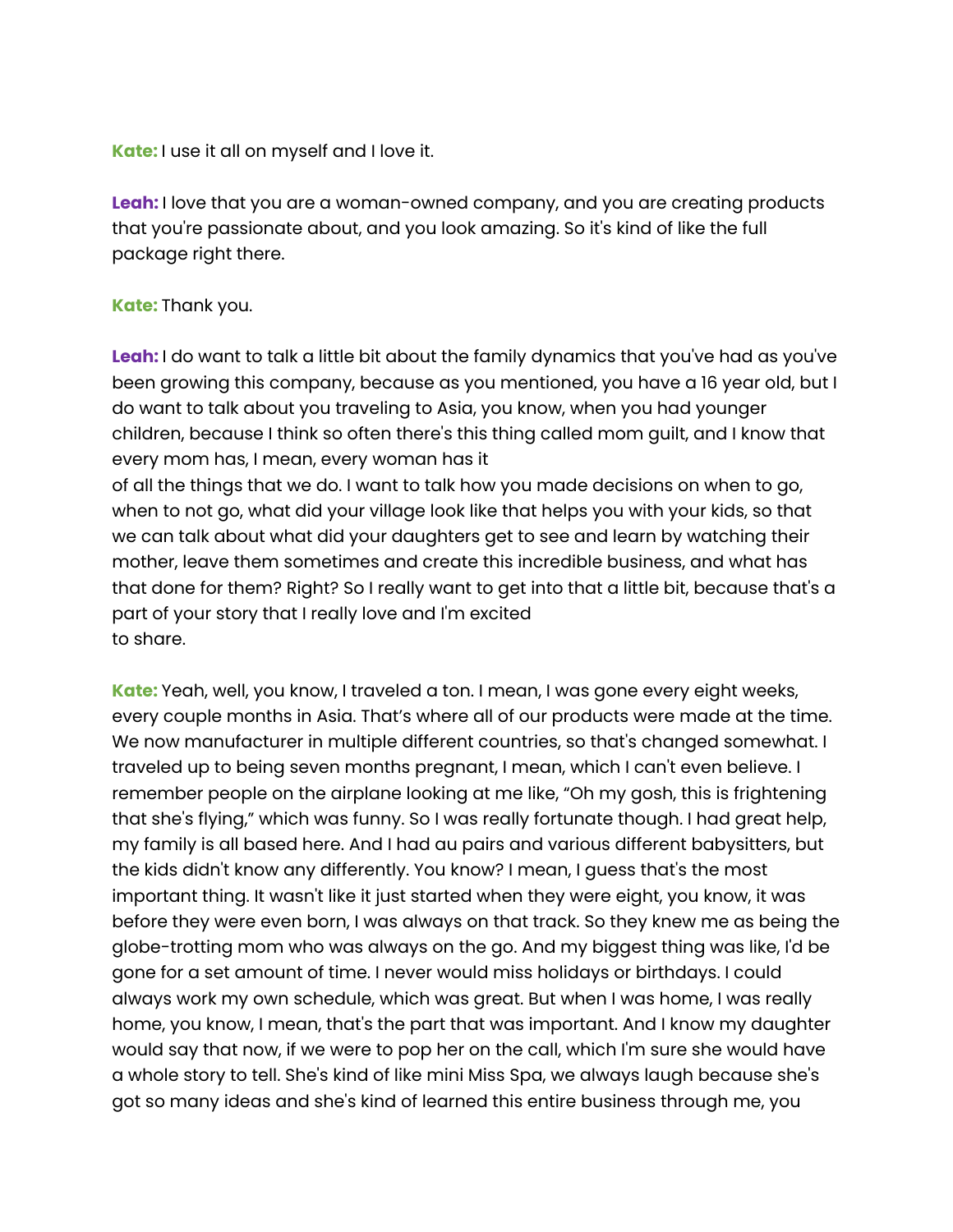know? I mean, she's always been by my side, and she goes out product development, shopping with me, and she comes in the office, she was actually fulfilling the e-commerce orders during the early days of COVID. So she's very linked to it. I mean, there were times definitely that I felt guilty and bad but, you know, at the end of the day it was what I did and I was, it was my job and I was responsible for the family and responsible for the company. So it was kind of like, there was no option. It's not like I had, could just hire somebody else and have them do the traveling. I was always the one that worked with the suppliers, and I was the one who was on the relationship side of things. So it wasn't, I don't know, to me, it was kind of like, it was, I didn't have a choice. And I think sometimes when you don't have a plan B or you don't see any other option available, you don't know what you don't know. So there was a big piece of that, but gosh, now it's like, I try, you know, I travel so much less. I mean, even Asia, I went to, I was in Asia in January and I don't think I have been… I was right there right before all this stuff happened, but I travel so much less. I tend to do more of Europe now, and really globally. I mean, I go everywhere. That's my inspiration. And I think that's been the hardest part is like not being able to go places and like see product and go shopping and talk to people. And I'm so curious, and I'm so interested in that whole product side of it that that's been kind of a killer.

**Leah:** That's awesome. Now, did you. Take the miles that you get, and did you ever travel with your family outside of work to say like, "This is why I do that, so we can go in and have those types of things," or do your kids like to travel?

**Kate:** They love to travel. They're dying right now that they can't go anywhere. I mean, I don't think we've been anywhere since Christmas, over Christmas last year we went to Florida, but we don't have anything scheduled at this point. We we've just been taking a little, like, you know, long weekends, my daughter turned 16, so we went and did like a girl's weekend with some of her friends. And that was fun. But they 100% know, I mean, they say to me all the time, "We know how hard you work and we know what you do for us." And there's no shortage of them, not being 100% aware of that.

**Leah:** I love that.

**Kate:** Yeah. It's really cool.

**Leah:** So when you look at your children, what are you the most proud of that you see that they've learned from you pursuing really hard, your passion, building your business? What is it that you see in them that you're like, "Oh, I'm so proud of that."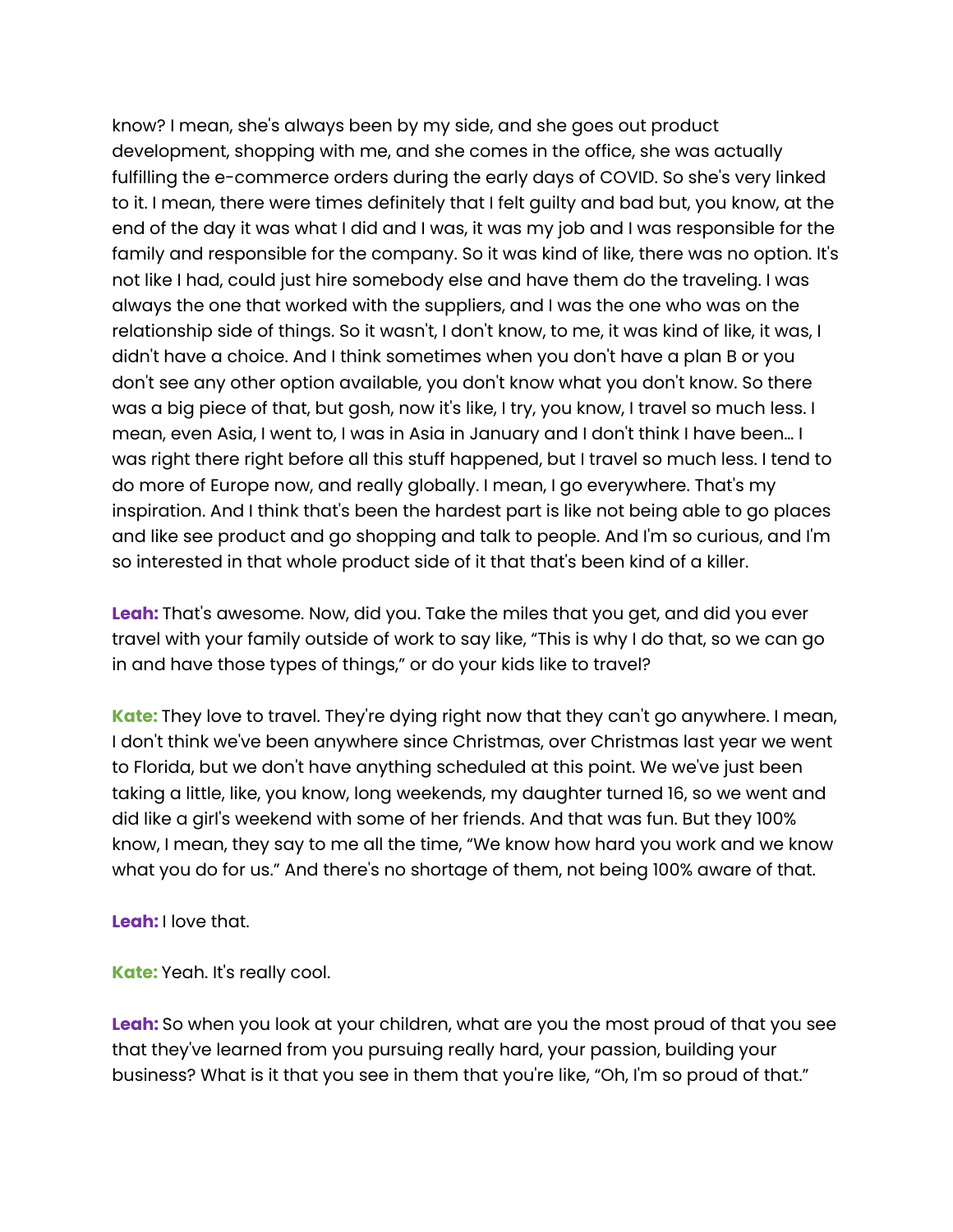**Kate:** They're both really self-sufficient, they're both really resourceful. They are both very focused and able to kind of hold their own. I would say in the case of my daughter, for sure, very mature, like wise beyond her years, which I always was, you know, I was like born 16 or 18. I don't know. Like I was always sort of, you know, my parents were like, you're an old, soul. I'm like, "Alright, I don't know what that means, but hopefully it's good." But I think that they're both very entrepreneurial. So my daughter has like a clothes account where she sells any clothes, like she's rocking it with the clothes account. I mean, they're both very focused on helping out, they're great. I mean, both of them are both really similar and a lot of the same ways. And I know a lot of it has to do with all those values that I've instilled or that they've seen firsthand.

**Leah:** I love that. And so let's talk a little bit about what you are doing now and next. I mean, you've been a business owner for a while, and you have mentored a lot of women. So what is it that you're kind of passionate about when you think of like what you're giving back or what legacy you're leaving? Like what does that look like?

**Kate:** Well, one of the things that you mentioned of like helping other entrepreneurs, specifically female. So I'm involved with DePaul University with their Women's Entrepreneurial Institute, and I'm actually leading a seminar next week on sales and marketing with some of these women.

## **Leah:** Oh cool.

**Kate:** And it's just been really fun. I love mentoring. If somebody comes to me, you know, there's nothing makes me happier than helping someone. Whether it's like on the product side, cause they know I can help them with that or the design side, or maybe they've got like legal or financial questions. So I just love to help, that's kind of how I am and I'm like a huge networker. So anytime I can't help, I'll always find somebody who can. And I just believe that there's a whole element of like paying it forward. I had these amazing women that helped me and amazing guides along the way, which I feel so fortunate, not necessarily always women. I've had amazing people throughout my career that really helped form who I am and where I am now. So I don't forget that. I'm a big, big believer in helping others, because I don't want any, anybody to have to go through the suffering part that I did. If I can like, make it easy for them, not necessarily easy, but at least eliminate some of the struggle.

## **Leah:** Yeah.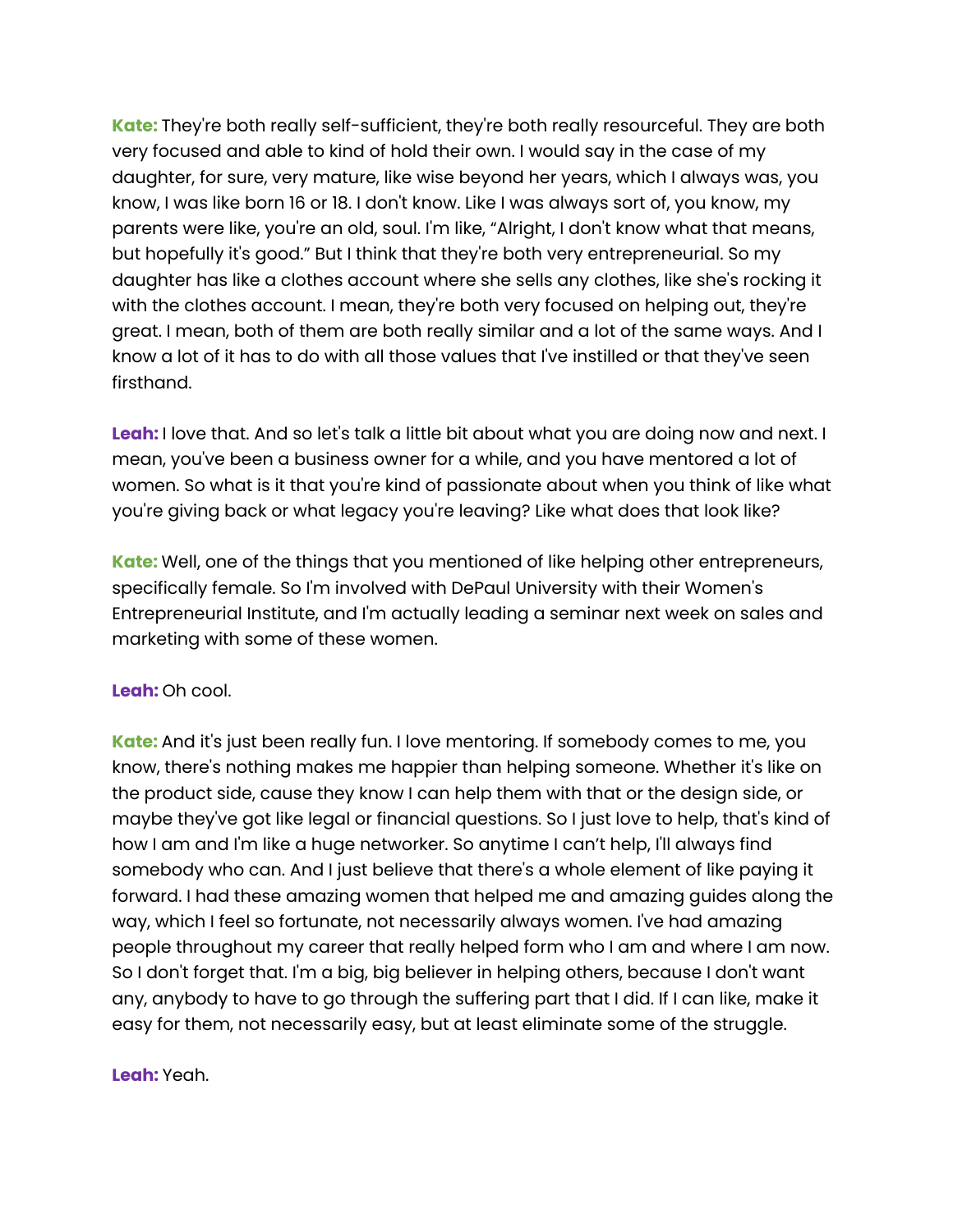**Kate:** Or some of the roadblocks, you know, like to me, it's like, why not? I want to do that. So that's a big part of it.

**Leah:** I love that. And thank you as a woman entrepreneur. I appreciate that because there's like a thousand questions and I'm like, "Hmm, how do I get you to teach a sales and marketing for the women of Her Story of Success? I'm going to tap into that for sure.

**Kate:** Tap me! For sure, it's fine.

**Leah:** When you think about the struggles that you want to prevent women from going through, I'd love to talk about that a little bit. Cause I know the things that like, I've been in sales and it's like, "Oh, ask people what keeps them up at night." And I laugh now as a business owner, because I'm like, "Oh my God, do you want me to make a list? Like what day? 2 a.m., 4 a.m., like before I try to go to bed, what are we talking about?" But what are some of those things that either felt debilitating at the time, or maybe almost made you quit? And what did it look like to either figure out that step or get help or that kind of thing?

**Kate:** Financing is always tricky. I think that ends up becoming such a hurdle and just, it's such a big problem, especially with women. I mean, there's very unattractive statistics around women owned businesses and survival rate and percentages, and the amount that even make it over a million dollars. Right? It's a very, very small percentage. So I think that was one of the things that was really tricky for me is when I started a business, I had no way to finance anything. And I remember walking into a bank and them being like, "Well, do you have inventory?" "No." "Well, do you have real estate?" "No." You know, it's like I had nothing. And I guess the only good thing was that I had had good jobs and I had credit, and I financed my business off of credit cards. Which is like, insane to think that I did that, but whatever. You do what you have to do, you know, there's people that have done a lot worse during COVID.

## **Leah:** Oh yeah.

**Kate:** So I was fortunate that I had that, but like, I'm a big believer in bootstrapping, and at the same time, it's hard. It's really, really hard to try to get enough capital going to be able to start a business and turn it into something real. At a certain point, you have to have help. And it's that whole getting to that point and figuring out what you need. And that to me was probably the biggest struggle. I was fortunate that I was able to start the company and have enough revenue to get things going pretty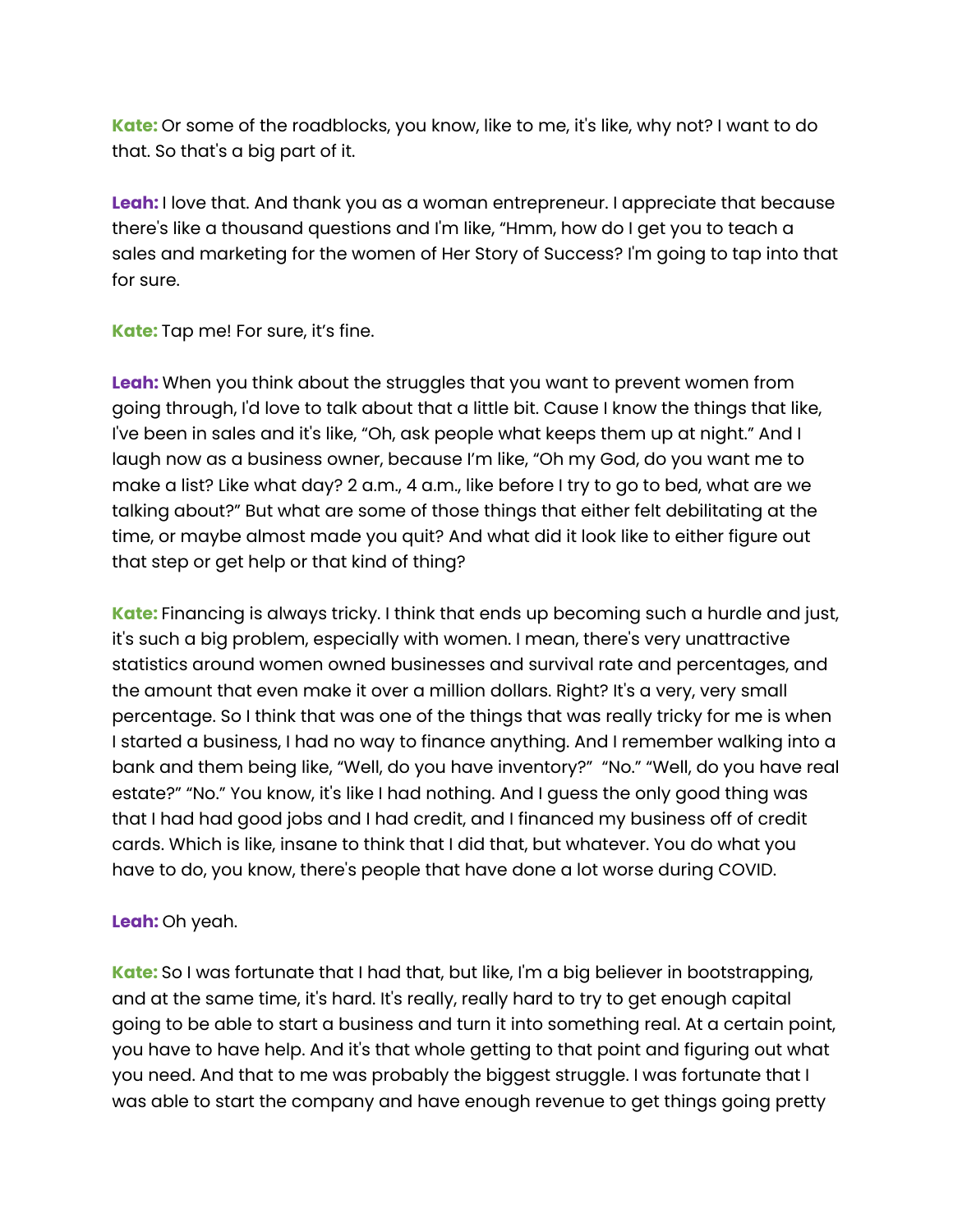quickly, but that's not always the case for people, especially service businesses. You know, I have such a different view now because I have so many friends and specifically women in business and they don't have a product to sell. They're selling a service. And there's only so much of them that they can sell, and you know, it definitely changes the dynamic.

**Leah:** Oh, absolutely. I appreciate that. One of the things my business partner is super passionate about is helping women understand the options of financing and creative ways to get financing. Because like you said, it's a lot harder for a woman to get a business loan. And she and I talk a lot about kind of venture capital and how that's a sexy way to get money and you can do it quickly, but such a small percentage of companies actually fit that model. And so what about the rest of them? What about the majority of companies, especially small women business owned companies that are trying to reach a million dollars? So I think that's a conversation I'm going to be having a lot more of over the next few years, is just how do we get more women funded? I think that you and I talked about SheEO, it's a company that's trying to reimagine and redesign financing businesses, both getting women capital, but also how to invest into companies that's not this like two and 20%. So I love that more of us are having that conversation and putting that focus on there.

Well, just a couple more questions for you. Number one, what all products do you have? Where can we find you and connect with you personally?

**Kate:** Awesome. So Miss Spa is available on our missspa.com website as well as at Ulta, Target, Walgreens, CVS, Kroger, many different retailers across the country. And then our men's line, which is called M Skincare, is available at CVS and Meyer. And then we have a naturals brand that's called Naturally Good for You that's available at Ulta. So we've got several different brands. All of them are available on our websites, which is great. We've really been focusing on e-commerce a lot. And I'm available on LinkedIn, Instagram, wherever, and people reach out to me all the time. You know, it's like, I get all sorts of like, I love your products. And I was just actually DM-ing with a guy who is like a huge lover of our men's skincare products, and it turns out he's in Chicago. So I just sent him a message like "I'm in Chicago too, thank you so much!" I always try to reach out to our fans, whether they're influencers or just customers and just regular people who love the product that reach out. I love that.

**Leah:** Yeah. Well, I'm sure you get it a lot because your products are amazing. And I think people are, I mean, honestly, it's probably a little shocked because they're like,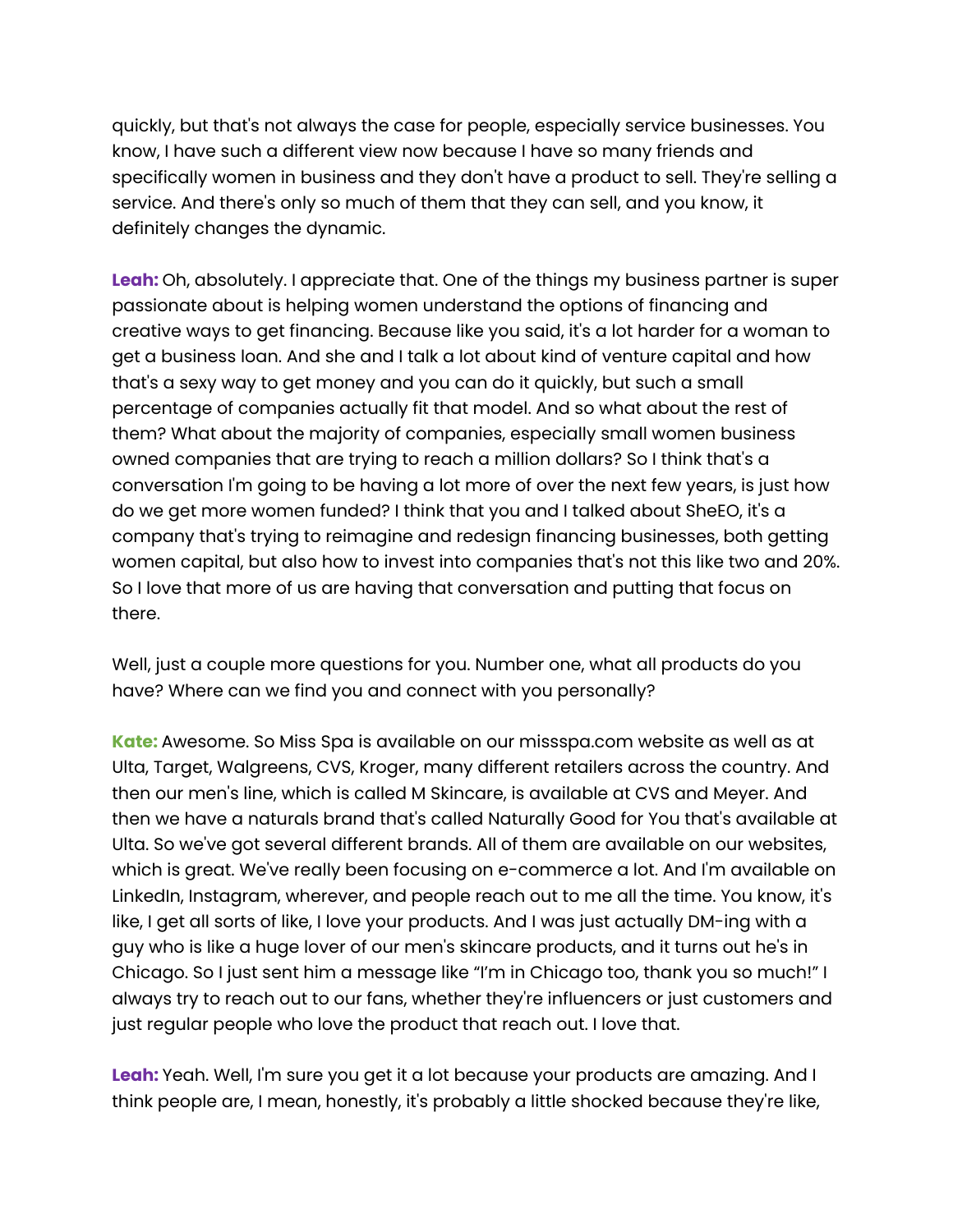"Oh my gosh, I can afford this." And then you use it and you're like, "Whoa." I will tell you, like, if I can give one, I'm going to buy this for the rest of my life, it's the mask that it's two pieces and it's gold.

**Kate:** Oh the hydrogold hydrogel.

**Leah:** Oh my gosh. That changed my life. I know everyone does different days of self care, and I love that you say self care should be every day, but I love it on Mondays, because a lot of times Mondays are really hard. And so Monday nights I will put on one of your masks and like chill out, or that's when I start using the lLED thing. So that's like my Monday night ritual. And then, you know, you've got the sheet masks and then the clay masks, I use both. So they're amazing.

## **Kate:** I love it.

**Leah:** And then I do want to ask, how do you define success today in this season of your life?

**Kate:** Probably the first word that would come to mind is freedom. I completely associate success with freedom, and that's been a big theme recently for me, even not being able to travel like I'm used to, and it's freedom from a lot of different things. I don't mean like pure freedom, but really just being able to be free to do what I do best, and having a team that allows me to do that. And I wouldn't have them if we didn't have the success at the companies. So I think that that's a huge part of it. Freedom is really important. I think there's a saying, everybody says, you never know who you're really working for. And it's true. You never really know. Right? But I like to think that freedom and having control over my destiny and being able to do the things that I want to do and have people around me that are happy and successful. That's the best thing ever.

**Leah:** Oh, I love that Kate, and I love you. I appreciate you being on Her Story of Success. It's been literally one of the joys of my life meeting you. You're just one of those women that, I knew of you, and then I got to know you and I was like, "Oh my gosh. She's even more incredible and amazing."

**Kate:** Thank you, you are too.

**Leah:** So I hope that we have a relationship for a long time. Cause you're amazing, and I'll be a fan forever. So yes. So thank you so much. And um, I look forward to